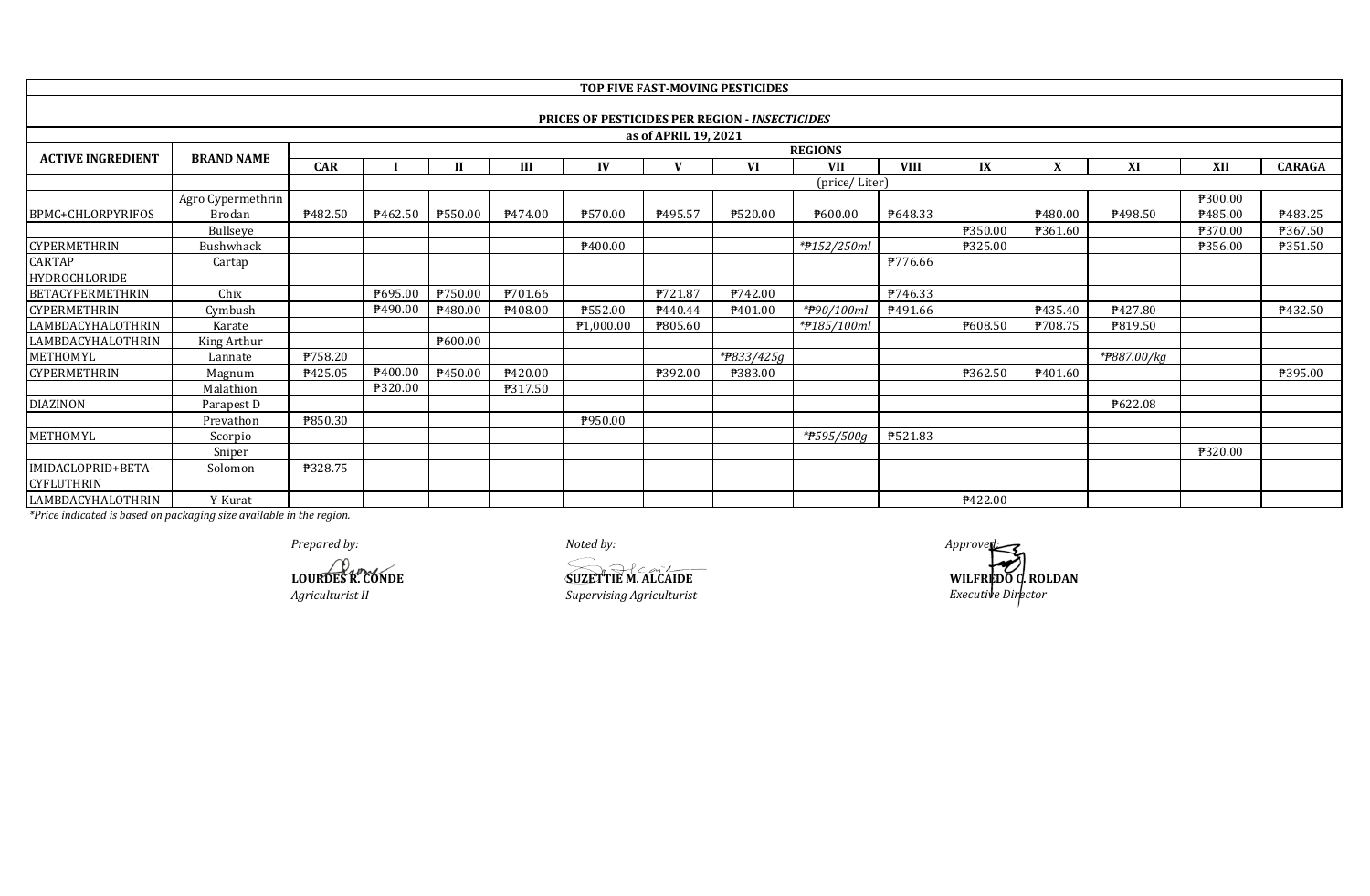|                                  |                    |            |           |          |                       |                       |                        | <b>PRICES OF PESTICIDES PER REGION - HERBICIDES</b> |                |                        |               |         |                |                |                |
|----------------------------------|--------------------|------------|-----------|----------|-----------------------|-----------------------|------------------------|-----------------------------------------------------|----------------|------------------------|---------------|---------|----------------|----------------|----------------|
|                                  |                    |            |           |          |                       |                       | as of APRIL 19, 2021   |                                                     |                |                        |               |         |                |                |                |
| <b>ACTIVE INGREDIENT</b>         | <b>BRAND NAME</b>  |            |           |          |                       |                       |                        |                                                     | <b>REGIONS</b> |                        |               |         |                |                |                |
|                                  |                    | <b>CAR</b> |           | Н        | Ш                     | IV                    |                        | <b>VI</b>                                           | <b>VII</b>     | <b>VIII</b>            | IX            | X       | XI             | XII            | <b>CARAGA</b>  |
|                                  |                    |            |           |          |                       |                       |                        |                                                     | (price/Liter)  |                        |               |         |                |                |                |
| 2,4-D IBE                        | 2-4D Ester         |            |           |          | ₱280.00               | P450.00               | ₹338.71                |                                                     | ₱300.00        | <b>P398.75</b>         |               |         | <b>P332.83</b> |                |                |
|                                  | 24D                |            | ₱300.00   |          |                       |                       |                        |                                                     |                |                        | P255.00       |         |                |                | ₱280.00        |
| BUTACHLOR+PROPANIL               | Advance            |            |           |          |                       |                       |                        | ₱627.00                                             |                |                        |               |         | P650.00        | <b>\980.00</b> |                |
| BUTACHLOR+PROPANIL               | Advice             |            |           |          |                       |                       |                        |                                                     | ₱570.00        |                        |               |         |                |                |                |
|                                  | Agro Bonds         |            |           |          |                       |                       |                        |                                                     |                |                        |               |         |                | P480.00        |                |
|                                  | Clear-out          | ₱347.66    | ₱345.00   | ₱380.00  |                       |                       |                        |                                                     |                |                        |               |         | ₱337.67        | *P1.000/gal    | ₹330.00        |
| <b>GLYPHOSATE IPA</b>            | <b>Ground Plus</b> |            |           |          |                       |                       |                        |                                                     |                |                        | *P912.33/gal  | ₱294.00 | ₱307.00        | *#980/gal      | <b>P316.00</b> |
| 2,4-D AMINE                      | Hedonal            |            |           |          |                       |                       | P408.17                |                                                     |                |                        |               |         |                |                |                |
| <b>BUTACHLOR+PROPANIL</b>        | Hero               |            |           |          |                       |                       |                        |                                                     |                | P632.33                |               |         |                |                |                |
|                                  | Machete            | ₱593.96    | P500.00   |          | ₱560.00               | ₱750.00               | ₹654.79                |                                                     | ₱685.50        | P673.00                |               |         |                |                | ₹640.00        |
| <b>GLYPHOSATE IPA</b>            | Mower              |            |           |          |                       |                       |                        | P415.00                                             |                |                        |               |         |                |                |                |
| <b>BISPYRIBAC SODIUM</b>         | Nominee            |            |           |          |                       | P <sub>1.650.00</sub> |                        | P <sub>1.230.00</sub>                               |                | ₱1,002.50              |               |         |                |                |                |
| FLUAZIFOP-P-BUTYL                | Onecide            |            | P1.100.00 |          |                       |                       |                        |                                                     |                |                        |               |         |                |                |                |
|                                  | Pmax               |            |           | ₹350.00  |                       |                       |                        |                                                     |                |                        |               |         |                |                |                |
| PYRIBENZOXIM                     | Pyanchor           |            |           |          | P <sub>1,280.00</sub> |                       |                        | *P870/500ml                                         |                |                        |               |         |                |                |                |
| PYRIBENZOXIM+CYHALOF<br>OP BUTYL | Pyanchor Ultra     |            |           |          |                       |                       | P <sub>1</sub> ,430.96 |                                                     |                | P <sub>1</sub> ,461.22 |               |         |                |                |                |
|                                  | Roque              |            |           |          |                       |                       |                        |                                                     |                |                        |               | ₱586.25 |                |                | ₱595.00        |
| <b>GLYPHOSATE IPA</b>            | Round up           | ₹409.32    | P413.33   |          | P440.00               | ₹420.00               |                        |                                                     | ₱585.00        |                        | $*P1,425/gal$ | P408.00 | ₹408.00        | *P1,390/gal    |                |
|                                  | Save Time          | ₱340.00    |           | ₱350.00  |                       |                       |                        |                                                     |                |                        |               |         |                |                |                |
|                                  | Sharp Shooter      |            |           |          | P463.33               |                       |                        |                                                     |                |                        |               |         |                |                |                |
| PRETILACHLOR                     | Sofit 300 EC       |            |           |          |                       | P980.00               | P952.17                | P938.00                                             | P925.00        |                        |               |         |                |                |                |
| <b>GLYPHOSATE IPA</b>            | Spitfire           | ₱339.95    |           | ₹350.00  |                       |                       |                        |                                                     |                |                        |               |         |                |                |                |
| <b>GLYPHOSATE IPA</b>            | Todo Max           |            |           |          |                       |                       |                        |                                                     |                |                        | ₱280.00       | P298.33 |                |                |                |
| <b>GLYPHOSATE IPA</b>            | Triple 8           |            |           | ₱350.000 |                       |                       |                        |                                                     |                |                        | ₱310.00       | ₹347.60 |                |                |                |

*Prepared by: Noted by: Approved:*

*Agriculturist II Bupervising Agriculturist* **LOURDES R. CONDE SUZETTIE M. ALCAIDE** 

**WILFREDO C. ROLDAN**<br>*Executive Director*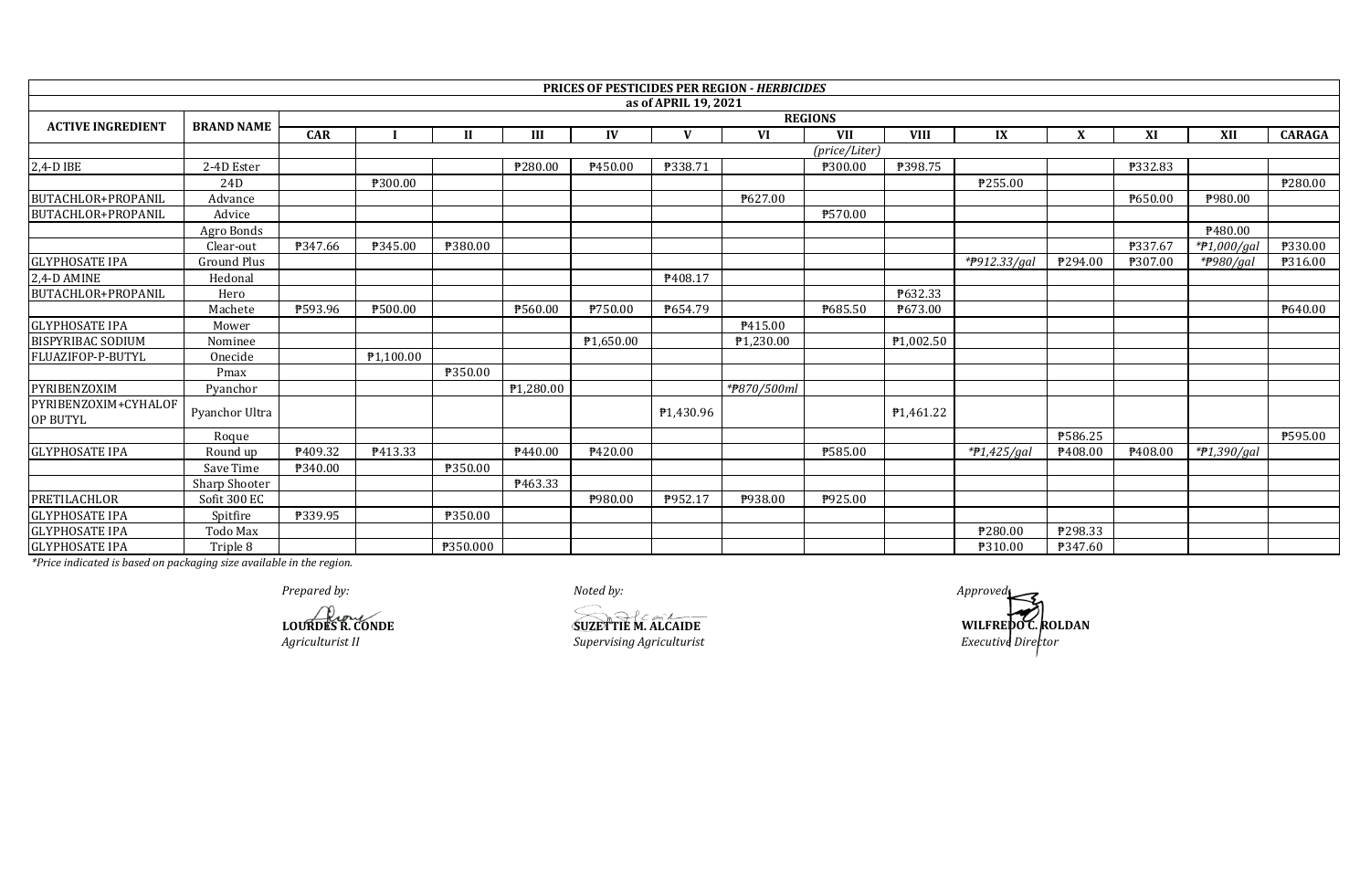|                                  |                   |             |             |                              |         |           | <b>PRICES OF PESTICIDE PER REGION - FUNGICIDES</b> |                |             |             |                     |         |                        |             |                        |
|----------------------------------|-------------------|-------------|-------------|------------------------------|---------|-----------|----------------------------------------------------|----------------|-------------|-------------|---------------------|---------|------------------------|-------------|------------------------|
|                                  |                   |             |             |                              |         |           | as of APRIL 19, 2021                               |                |             |             |                     |         |                        |             |                        |
| <b>ACTIVE INGREDIENT</b>         | <b>BRAND NAME</b> |             |             |                              |         |           |                                                    | <b>REGIONS</b> |             |             |                     |         |                        |             |                        |
|                                  |                   | <b>CAR</b>  |             | $\mathbf{H}$                 | III     | IV        | $\mathbf{V}$                                       | <b>VI</b>      | <b>VII</b>  | <b>VIII</b> | IX                  | X       | XI                     | XII         | <b>CARAGA</b>          |
|                                  |                   |             |             |                              |         |           |                                                    |                | (price/kg.) |             |                     |         |                        |             |                        |
|                                  | Antracole         |             |             |                              |         |           |                                                    | ₹750.00        | ₹630.00     |             |                     | ₱400.00 |                        | ₱630.00     | P666.50                |
| DIFENOCONAZOLE+PROPI<br>CONAZOLE | Armure            | *#710/250ml |             | *#780/250ml                  |         |           | * <del>P</del> 660.78/250 ml                       |                |             |             |                     |         |                        |             |                        |
| <b>BENOMYL</b>                   | Benomax           |             |             | $\sqrt{\frac{4}{7}}180/100g$ |         |           |                                                    |                |             |             |                     |         |                        |             |                        |
| CHLOROTHALONIL                   | Daconil           |             |             |                              |         |           |                                                    |                |             |             |                     |         | P910.50                | *#890/L     |                        |
| MANCOZEB                         | Dithane           | P618.50     | ₱520.00     | P650.00                      | ₱550.00 | ₱650.00   | ₱584.77                                            | *#253/250g     | P640.00     |             | P485.00             | ₱560.00 | ₹561.00                | ₱560.00     | ₱543.50                |
| THIOPHANATE METHYL               | Fungitox          |             |             |                              |         |           |                                                    |                |             |             |                     |         | ₱541.67                |             | P566.25                |
| <b>BENOMYL/ MANCOZEB</b>         | Fungufree         |             |             |                              | ₱465.00 |           | P394.17                                            |                |             |             |                     |         |                        |             |                        |
| <b>COPPER HYDROXIDE</b>          | Funguran          |             |             | P695.00                      | ₹685.00 |           | ₱702.00                                            |                |             | P675.00     |                     | ₱662.50 |                        |             |                        |
| <b>COPPER HYDROXIDE</b>          | Funguran OH       | P723.07     |             |                              | ₱660.00 | P970.00   |                                                    | ₹672.00        |             |             |                     |         |                        |             |                        |
| <b>MANCOZEB</b>                  | Ganazeb           |             |             |                              |         |           |                                                    |                |             |             |                     |         |                        |             | P490.50                |
| <b>COPPER HYDROXIDE</b>          | Kocide            |             |             | ₱1,060.00                    |         | P1,150.00 |                                                    |                | ₱1,074.00   | P970.00     | P965.00             | ₱926.66 |                        |             | $\overline{P1,027.50}$ |
|                                  | Manager           | P549.00     |             |                              |         |           |                                                    | ₱500.00        | ₱522.50     |             |                     |         |                        |             |                        |
| MANCOZEB                         | Mancozeb          |             |             |                              | P441.66 |           |                                                    |                |             |             | <b>P384.00</b>      |         |                        |             |                        |
| <b>MANCOZEB</b>                  | Manzate           |             |             |                              |         |           | P471.50                                            |                | ₱420.00     |             | P <sub>406.00</sub> | ₱489.60 | ₱456.60                |             |                        |
| <b>DIFENOCONAZOLE</b>            | Montana           |             | *#950/500ml |                              |         |           |                                                    |                |             |             |                     |         |                        |             |                        |
| TEBUCONAZOLE+TRIFLOX<br>YSTROBIN | Nativo            |             |             |                              |         |           |                                                    |                |             | ₱700.00     |                     |         |                        |             |                        |
| <b>CUPROUS OXIDE</b>             | Nordox            |             |             |                              |         | P1,550.00 |                                                    |                |             | P1,650.00   |                     |         |                        |             |                        |
| <b>MANCOZEB</b>                  | Redeem            |             |             |                              |         |           |                                                    |                |             | ₱390.00     |                     |         |                        |             |                        |
| DIFENOCONAZOLE                   | Score             |             | *#770/250ml |                              |         |           |                                                    |                |             |             |                     |         |                        | *#660/250ml |                        |
|                                  | Tango             |             |             |                              |         | P1,800.00 |                                                    |                |             |             | ₱1,200.00           |         |                        |             |                        |
| THIOPHANATE METHYL               | Topsin            |             |             |                              |         |           |                                                    | ₱300.00        |             |             |                     |         | P <sub>1</sub> ,212.80 |             |                        |
| <b>MANCOZEB</b>                  | Torogi Blue       | P591.60     |             |                              |         |           |                                                    |                |             |             |                     |         |                        |             |                        |
| MANCOZEB                         | Wallop            |             |             |                              |         |           |                                                    |                |             |             |                     |         |                        | ₱375.00     |                        |

*Prepared by: Noted by: Approved:*

**Agriculturist II**<br>*Agriculturist II Supervising Agriculturist Exercises* 

**LOURDES R. CONDE SUZETTIE M. ALCAIDE**

**WILFREDO C. ROLDAN**<br>Executive Director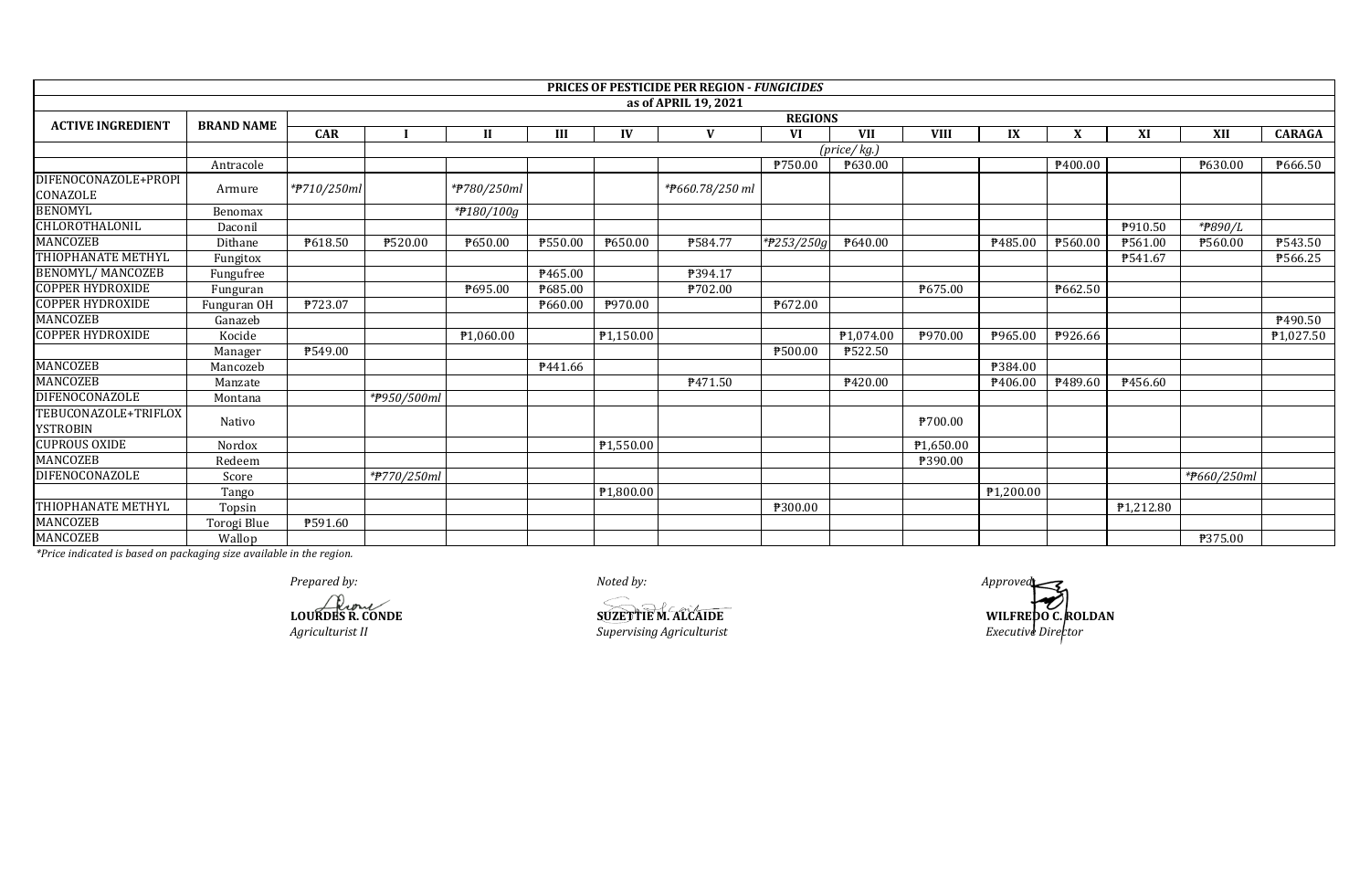|                                                              |                   |            |                         |           |                      |                      | <b>PRICES OF PESTICIDE PER REGION - MOLLUSCICIDES</b> |           |                        |                        |              |         |                         |                     |                          |  |
|--------------------------------------------------------------|-------------------|------------|-------------------------|-----------|----------------------|----------------------|-------------------------------------------------------|-----------|------------------------|------------------------|--------------|---------|-------------------------|---------------------|--------------------------|--|
|                                                              |                   |            |                         |           |                      | as of APRIL 19, 2021 |                                                       |           |                        |                        |              |         |                         |                     |                          |  |
| <b>ACTIVE INGREDIENTS</b>                                    | <b>BRAND NAME</b> |            | <b>REGIONS</b>          |           |                      |                      |                                                       |           |                        |                        |              |         |                         |                     |                          |  |
|                                                              |                   | CAR        |                         | П         | Ш                    | IV                   |                                                       | <b>VI</b> | <b>VII</b>             | <b>VIII</b>            | IX           |         | XI                      | XII                 | <b>CARAGA</b>            |  |
|                                                              |                   |            |                         |           |                      |                      |                                                       |           | $(\text{price/kg})$    |                        |              |         |                         |                     |                          |  |
| NICLOSAMIDE & NICLOSAMIDE<br><b>ETHANOLAMINE SALT</b>        | Bayluscide        |            | * <del>P</del> 85/35g   | *#1,080/L | *#1,100/L            | $*P1,230/L$          | $*P1,101.21/L$                                        |           |                        | ₱1,250.00              | *P1,042.00/L |         | *#1,093.2/L *#1,079.6/L | *P545.00/L          | *#1,182.5/L              |  |
| METALDEHYDE                                                  | Bayonet           | ₱279.00    |                         |           | P293.33              | ₱300.00              | P286.23                                               | P271.00   | ₹282.50                | ₱299.58                | ₱257.50      | P294.33 |                         | ₱280.00             |                          |  |
|                                                              | Cimarron          |            |                         |           |                      |                      |                                                       | P908.00   |                        | ₱835.55                |              | P765.00 |                         |                     |                          |  |
| NICLOSAMIDE & NICLOSAMIDE<br><b>ETHANOLAMINE SALT</b>        | Hit               | *#88.5/35g | *#90/35g                | ₱885.00   |                      |                      | *P900/350g   *P891.25/350g                            |           | $*$ <b>P</b> 100/35g   |                        |              |         |                         |                     |                          |  |
| NICLOSAMIDE ETHANOLAMINE SALT                                | Laser             |            |                         | ₱850.00   |                      |                      |                                                       |           |                        |                        |              |         |                         |                     |                          |  |
| NICLOSAMIDE ETHANOLAMINE SALT                                | Maskada           |            |                         |           |                      |                      |                                                       |           |                        |                        |              |         |                         |                     | P946.25                  |  |
|                                                              | Maso              |            |                         |           |                      |                      |                                                       | *P943/box |                        |                        |              |         |                         |                     |                          |  |
| METALDEHYDE, NICLOSAMIDE, &<br>NICLOSAMIDE ETHANOLAMINE SALT | Moluxide          |            |                         |           |                      |                      |                                                       |           |                        |                        |              |         | P810.00                 |                     |                          |  |
| NICLOSAMIDE ETHANOLAMINE SALT                                | Niclomax          |            |                         |           | ₱785.00              | *P830/L              | *P841.86/350g                                         |           |                        |                        |              |         |                         |                     |                          |  |
|                                                              | Niclos M          |            |                         |           |                      |                      |                                                       |           | $*$ P110/35g           |                        |              |         |                         |                     |                          |  |
|                                                              | Padan             |            |                         |           |                      |                      |                                                       |           |                        |                        |              |         | *#889.5/L               |                     |                          |  |
| NICLOSAMIDE & NICLOSAMIDE<br><b>ETHANOLAMINE SALT</b>        | Parakuhol         |            |                         |           |                      |                      |                                                       |           |                        |                        | *#725/350g   | *P943/L | *P792.33/L              | $*$ <b>P</b> 70/35g | *#717.5/L                |  |
| NICLOSAMIDE ETHANOLAMINE SALT                                | Primalex          |            |                         |           |                      |                      |                                                       |           |                        |                        |              |         |                         |                     | ₱820.00                  |  |
| NICLOSAMIDE ETHANOLAMINE SALT                                | Shatter           |            |                         |           |                      |                      |                                                       |           | $*$ <b>P</b> 121/35g   | P <sub>1</sub> ,014.55 |              |         |                         |                     |                          |  |
|                                                              | Snailmate         |            |                         |           |                      | *#850/350 g          |                                                       |           |                        |                        |              |         |                         |                     |                          |  |
| METALDEHYDE, NICLOSAMIDE, &<br>NICLOSAMIDE ETHANOLAMINE SALT | Snailkill         | P244.00    |                         |           | ₱230.00              |                      |                                                       |           |                        |                        | ₹249.33      |         |                         |                     |                          |  |
| NICLOSAMIDE ETHANOLAMINE SALT                                | Surekill          | *#104/35g  | *#102.5/35g *#1,020/box |           | $*$ <b>P</b> 120/35g |                      | *#1,049/350g                                          | *#968/box | $*$ <b>P</b> 108.5/35g | P1,086.77              |              |         | P925.33                 |                     | *P950/350g *P1,055.1/box |  |
| NICLOSAMIDE ETHANOLAMINE SALT                                | Tagluscide        |            |                         | ₱800.00   |                      |                      |                                                       |           |                        |                        | *P872.5/350g |         |                         |                     |                          |  |
| METALDEHYDE                                                  | Thump             |            |                         |           |                      |                      |                                                       | P225.00   |                        |                        |              | ₱259.00 |                         | ₱285.00             |                          |  |

Prepared by:

**LOURDES R. CONDE**<br>Agriculturist II

**SUZETTIE M. ALCAIDE** Supervising Agriculturist

Noted by:

Approver WILFREDO CROLDAN